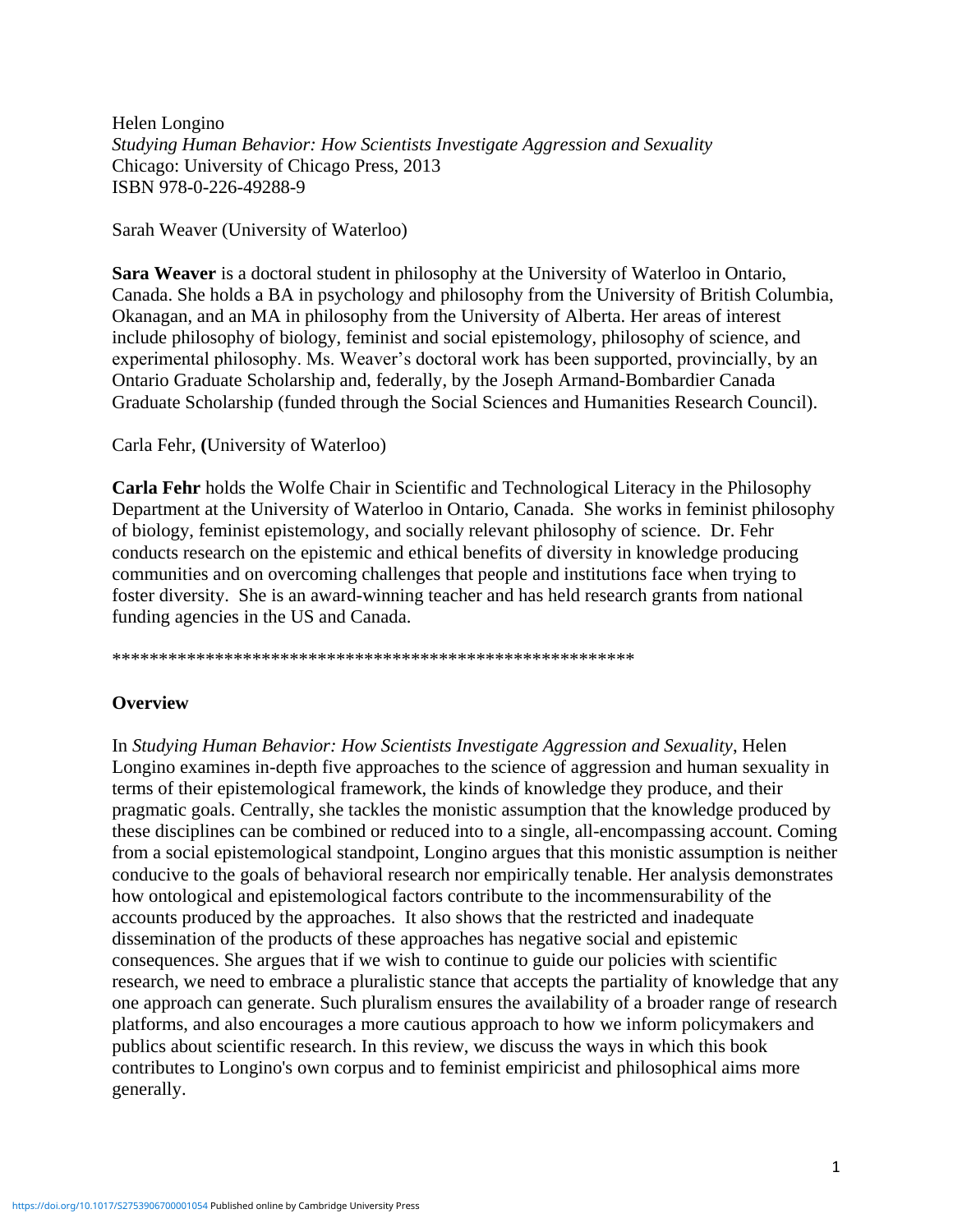The book is divided into two parts. Part One provides a detailed synopsis of five scientific approaches to human aggression and sexuality that dominate the empirical landscape: quantitative behavioral genetics; molecular behavioral genetics; social environment-oriented developmental psychology; neurophysiology and anatomy; and a set of integrative programs that take neither an exclusively biological nor an exclusively social-environmental approach. Longino provides an in-depth, systematic description of each approach, drawing her data from "research reports, research reviews and meta-analyses, and critical appraisals" (15). Her analysis reveals the theoretical and conceptual frameworks, specific research questions, methods, scope, assumptions, and limitations of each of the approaches. She concludes that because each approach "generates its own set of questions, to which different forms of data, aided by different assumptions, provide distinctive answers," there isn't an empirical way to resolve possible conflicts among the approaches (15).

In Part Two, Longino addresses epistemological, ontological, and social theses regarding the accounts of behavior she developed in Part One. Her epistemological thesis concerns pluralism and the partiality of knowledge. Reflecting on the argumentative and empirical characteristics of these approaches, Longino argues that their various accounts of human sexuality and aggression are neither competitive nor additive, nor are they reducible to one another. Rather, she argues that each of these approaches produces partial knowledge about the subject matter. These accounts cannot be integrated or reduced to a single perspective because each approach elucidates different kinds of causes. That is, it is not just that these approaches focus on different causes (for example, environmental, genetic), but they make incompatible and sometimes conflicting assumptions about the nature and efficacy of the different causal factors understood to surround behavior. As a result they produce accounts of human aggression and sexuality that are incommensurable with one another. This, of course, deeply undermines the monistic expectation that the accounts can be reduced to or combined with one another.

Her ontological discussion demonstrates how, across these disciplines, there is no common conception or operationalization of the behaviors under investigation. Reasons for this, she says, have as much to do with our moral and political values and concerns about behavior as they do with "objective properties" of the behavioral phenomena (7–8). She argues that "unless studies target the same behavior, assessed in the same way, using the same measuring instruments and the same concepts of gene, individual, and environment, it's not clear that any can be taken to contradict or complement or replicate any other" (159–60).

Her social thesis arises out of an analysis of the uptake of information produced by the approaches she described in the synoptic chapters. This analysis looks at the patterns of citation within academia of various works produced by the five research approaches, the nature of the discussions about behavioral science in the media, and the reviews of some general-interest books written by behavioral scientists. Her analysis reveals three observations about the social and academic uptake of the literature: (1) there is insufficient interaction among the proponents of the different scientific approaches; (2) the uptake of the research by the media is skewed in favor of genetics research; (3) the characterization of the conflict between the disciplines as "nature versus nurture" indicates an intense valuing of individualism—there is a focus on how individuals become disposed to behave in some way. From her analysis she concludes that the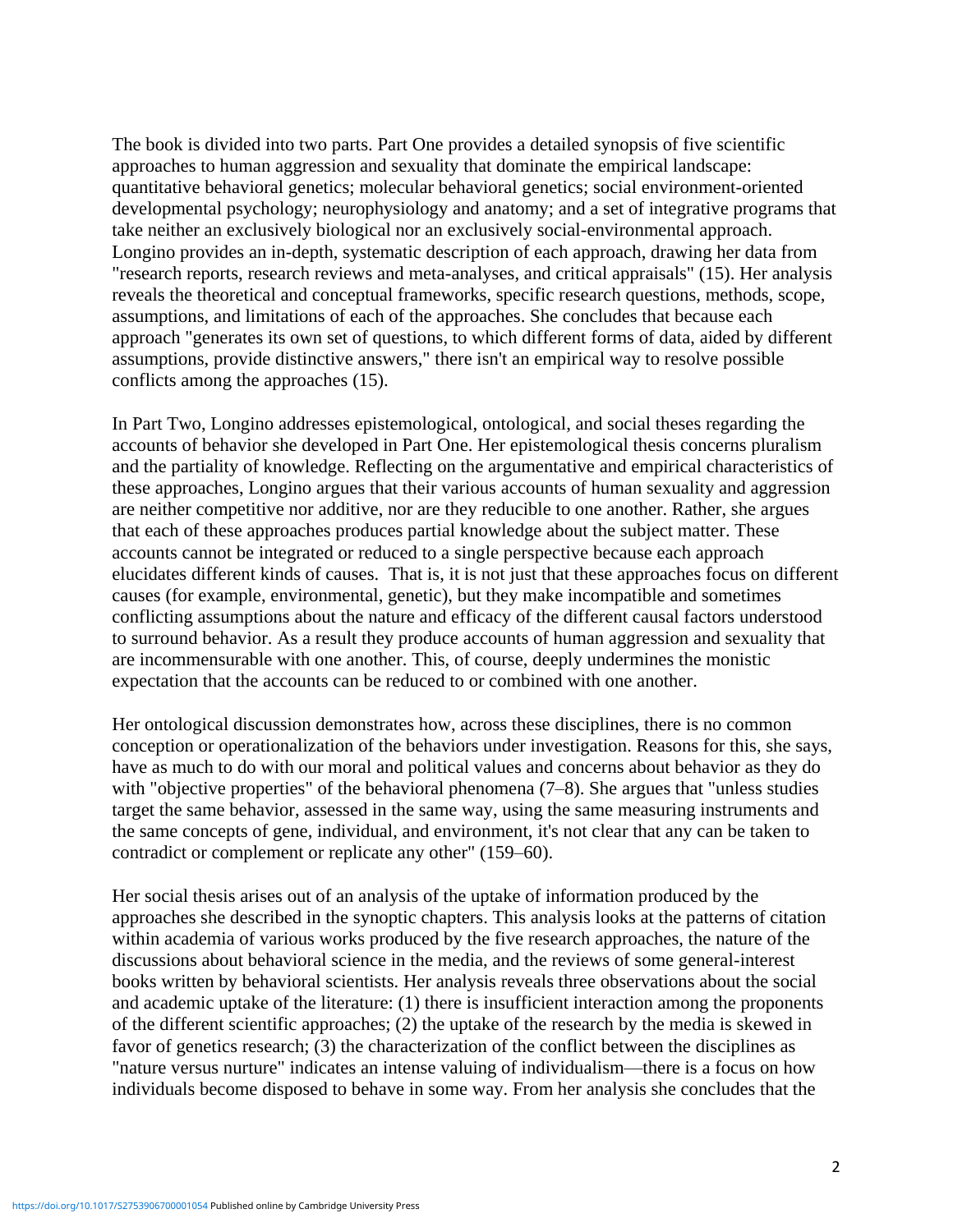chain of the transmission of knowledge from the sciences to the public has a "narrowed outcome," one that acts to "legitimize and reinforce attitudes that would be challenged by a more complete and nuanced representation of the research" (16). We will discuss this further in the section on liberatory implications below.

## **Context**

*Studying Human Behavior* contributes to a wide range of philosophical approaches, including accounts of the behavioral sciences in philosophy of biology, discussions of policy-relevant science, and accounts of pluralism in philosophy of science, as well as literatures in feminist and more generally liberatory and socially relevant philosophy of science.

Although *Studying Human Behavior* develops themes arising in Longino's earlier books, it stands on its own as a significant, novel contribution to Longino's corpus. In *Science as Social Knowledge* (1990), and *The Fate of Knowledge* (2002), Longino develops Critical Contextual Empiricism (CCE), according to which knowledge is objective or justified, respectively, to the degree that it is subjected to critical evaluation from multiple perspectives. Longino employs CCE in *Studying Human Behavior*. The social thesis demonstrates that scientific accounts of human behavior rarely get uptake from, and, hence, rarely engage in critical discourse with other disciplinary approaches. Therefore these accounts are not tested from as wide a range of perspectives as they might otherwise be, and the knowledge produced is not as objective, or well justified, as it might otherwise be—or thought to be by some scientists, policymakers, and publics.

In *The Fate of Knowledge*, Longino develops her views on pluralism, and on the importance of differences among the local epistemologies of various approaches to scientific research. The epistemological and ontological theses in Part Two of *Studying Human Behavior* reveal that there are differences in how the approaches individuate and articulate causes, as well as how they define and characterize the objects of their investigations. This notably advances her account of pluralism and the partiality of knowledge.

All three of Longino's books make careful and detailed use of examples from a range of sciences, though *Studying Human Behavior* stands out in this regard. The first part of the book is a rich, detailed, and systematic account of the empirical and argumentative structure of various scientific approaches to investigations of human sexuality and aggression.

*Studying Human Behavior* stands in an interesting and complicated relationship to feminist philosophy of science and feminist epistemology. In it Longino takes the tools that she developed in *Science as Social Knowledge* and *The Fate of Knowledge* and puts them to work in a careful analysis of scientific research that has direct bearing on contemporary social-justice challenges. She helps us understand the limits and misapplications of scientific research that supports or is complicit with ways that some aggressive behavior is racialized and some expressions of sexuality are pathologized. This book has many features that are consistent with feminist empiricism and exhibits characteristics that have, in some instances, been identified with feminist research. Roughly, these features and characteristics include Longino's use of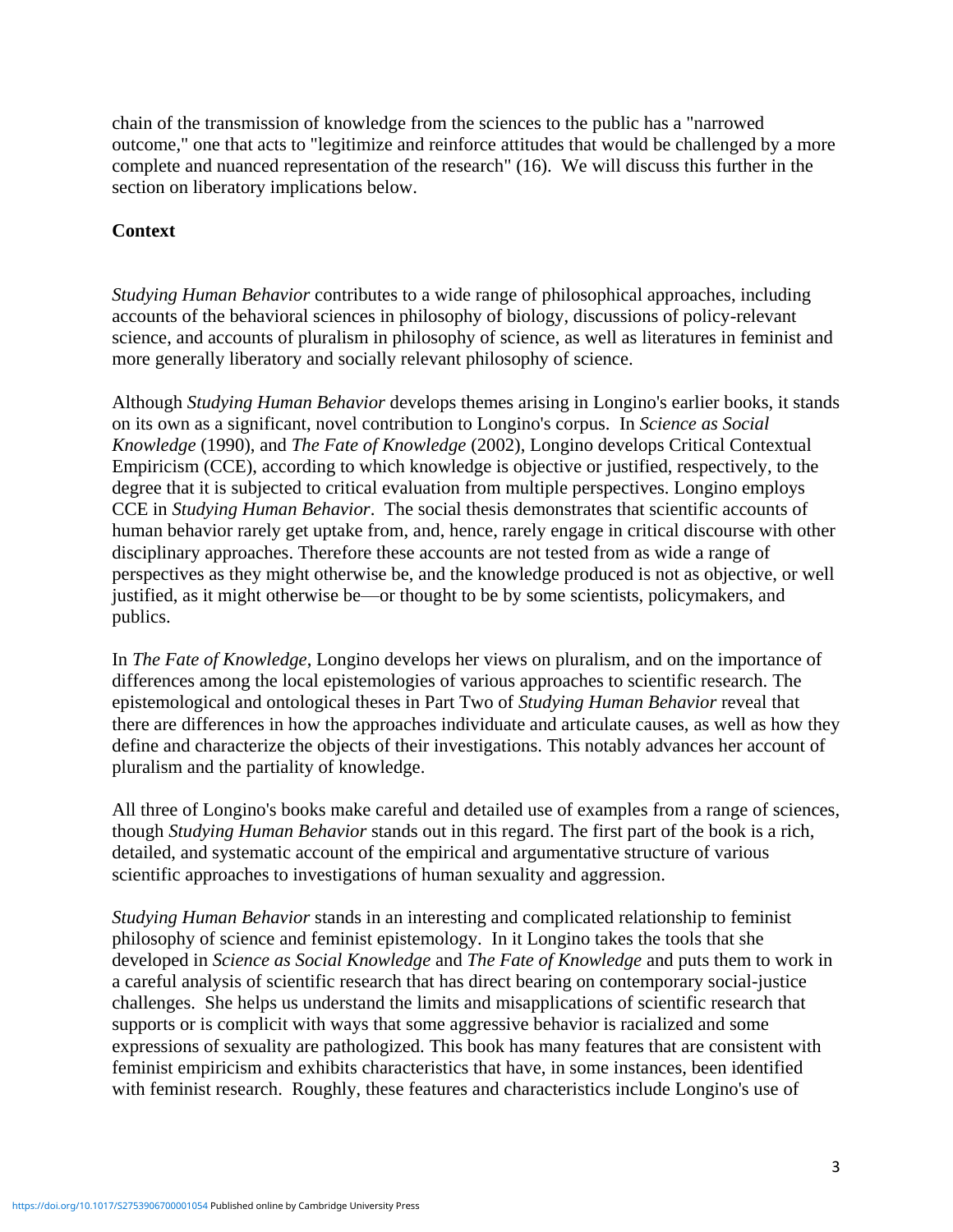CCE, as well as her focus on pluralism and the partiality of knowledge. This consideration of pluralism and partiality draws attention to other characteristics that are common to feminist approaches to philosophy of science. Specifically, it draws attention to the complexity of both the phenomena and the research approaches that investigate those phenomena, as well as the disciplinary context in which this research is produced.

With all of that said, however, the relationship of *Studying Human Behavior* to feminist philosophy of science and feminist science studies is complicated in other ways. A quick look through the bibliography reveals that this book is not in explicit conversation with feminist epistemology and philosophy of science or feminist science studies, even though there is relevant literature in those areas (for example, discussions of biological determinism). Also, *Studying Human Behavior* does not use gender as an explicit analytic category. Opportunities remain for further research on the sciences of human sexuality and aggression that engages overtly with this feminist literature.

One additional way in which Longino's book exhibits a complicated relationship with feminist philosophy concerns her treatment of the partiality of knowledge. In the context of feminist epistemology and philosophy of science, partial knowledge is usually characterized as the result of the situated nature of knowledge claims. This feminist work focuses attention on the social and material location of the knowing subject. The question of "who it is that does the knowing" is centrally relevant. Conversely, *Studying Human Behavior* primarily situates scientific knowledge claims within the argumentative structure of particular disciplinary approaches. Opportunities remain for research on the situated knowers and the detailed social context in which this knowledge is produced.

Nevertheless, *Studying Human Behavior* provides an excellent resource for feminist scholars, including those who wish to realize these opportunities for developing accounts that engage with more feminist literature and to investigate the social and material context of the researchers/research within these disciplinary approaches. One way that it is a resource is that it provides a transparent, detailed, and systematic citation record of a vast body of scientific literature regarding human aggression and sexuality. This transparent record not only makes the scientific work she engages with readily accessible, but it also primes the literature for more indepth feminist analysis as a result of the specific concerns she raises and the points she highlights.

## **Liberatory Implications**

Longino reveals that, despite wide-ranging claims rejecting the nature–nurture dichotomy as simplistic and outdated, it is still very much alive and permeates both social and academic interest in behavior. As demonstrated by her social thesis, the nature–nurture debate largely fuels the public's and media's interest in scientific studies of behavior. And in spite of more refined ways of talking about nature and nurture in the behavioral sciences, the debate still shapes the overarching pattern of relations between the different research approaches. For instance, she says, the dichotomy often exerts a "polarizing influence" as researchers from rival disciplines accuse one another of sometimes falling onto one side or the other of the debate (10). Longino explains that this overall fixation on nature and nurture has the effect of canalizing questions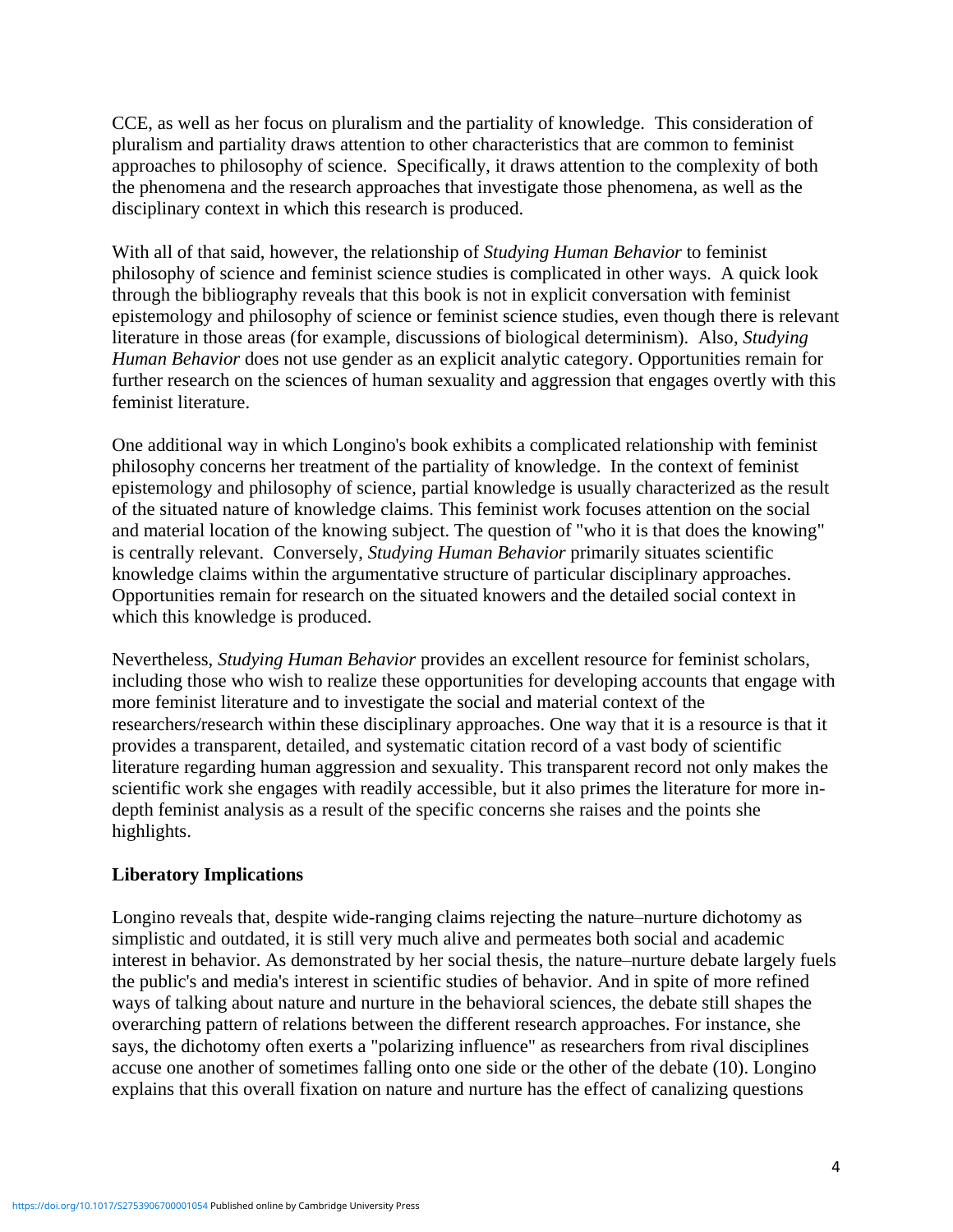about behavior in terms of *individual* behavior and *individual* differences since the focus is so rigidly set on "how individuals become disposed one way or the other" (186). The upshot is that individuals become the locus of manipulation and control because addressing behavior automatically means addressing the behaviors of individuals. Longino expresses deep concern regarding the political implications of this individualist paradigm. With regard to aggression, for example, she tells us how the

Nature–nurture [and, hence, individualist] lens facilitates conceptualizing the commission of crime as a result of pathological genes or pathological parenting. Combined with racial disparities in incarceration and a national history of racial bias, this conceptualization facilitates a further association of African ancestry with one or the other of those pathologies.  $\ldots$  By failing to incorporate population perspectives into their thought or reporting, perspectives that might suggest quite different questions than those focused on etiologies of individual difference, debaters about nature versus nurture are unwittingly complicit with a system of racial subjugation that seeks legitimacy in science. (208–09)

She advances a similarly powerful warning against the individualistic study of sexuality and its social implications for LGBTQ persons:

looking for the "causes" of homosexuality in genes or hormones, on the one hand, or problematic relations with parents, on the other, in isolation from similar questions about heterosexuality, perpetuates the notion that homosexuality is a problem rather than one dimension of variation that finds different degrees of expression in different structured social worlds. (209)

Thus, to Longino, individualism is not just an epistemically narrow way to frame research on behavior, it is a dangerous political tool that has the power to perpetuate prejudice and unethical differential legal and/or medical treatment for LGBTQ people and members of racialized minority groups.

On that very troubling note, it is heartening to consider some of the positive implications of Longino's work. These include (1) attention to the causal complexity and higher-level causes for patterns of human behavior, and (2) attending to the complexity of, and political assumptions implicitly embedded in, the definitions of some behaviors. From a feminist perspective, these shifts in focus have profound liberatory implications. For instance, and with regard to (1), shifting the focus from individual to population-level considerations when looking at sexuality allows for recognition of "different degrees of expression in differently structured social worlds" (209). This encourages research questions to admit to, and make it possible to, appreciate a range of erotic behavior.

Regarding (2), Longino points out how defining aggression as "unauthorized infliction of harm on another" has the effect of racializing aggression (209). In places where race influences who is labeled as a delinquent or incarcerated, aggression is by default associated with men who are members of racialized groups and less with white men (or social institutions like prisons). However, by drawing awareness to the politics surrounding the operationalization of behavior, it becomes clear that incarceration is not an obvious or effective response to aggression—and that aggression does not encompass mainly those behaviors committed by persons of color. This enables science to be less complicit with racial harms propagated by the justice and penal systems in the US.